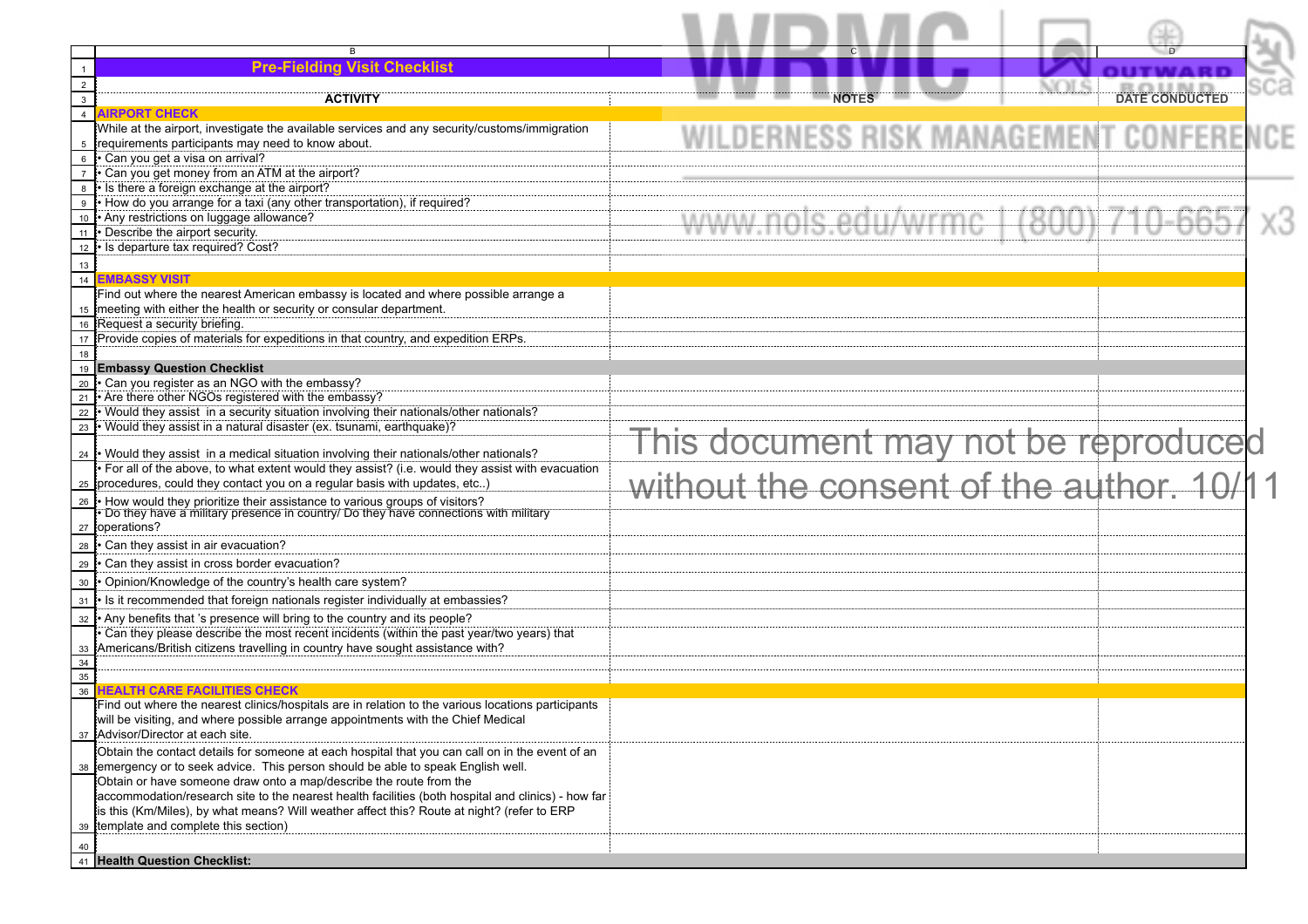| B                                                                                                                         |                                          |                            |  |
|---------------------------------------------------------------------------------------------------------------------------|------------------------------------------|----------------------------|--|
| <b>ACTIVITY</b><br>$\mathbf{3}$                                                                                           | <b>NOTES</b>                             | <b>DATE CONDUCTED</b>      |  |
| 42 What illnesses/injuries are they mostly seeing on a regular basis amongst locals/visitors?                             |                                          | -------------------------- |  |
| What is the level of English spoken throughout the hospital?<br>43                                                        |                                          |                            |  |
| If English is not spoken what measures will be put in place for participants to communicate<br>44 with medical personnel? |                                          |                            |  |
| . In your opinion is the hospital hygienic/sterile? This should be based on your observations,                            | WILDERNESS RISK MANAGEMENT CONFER        |                            |  |
| 45 ask for a brief tour including visiting a ward, a private room, trauma area, surgery etc.                              |                                          |                            |  |
| 46 • Where do doctors mostly receive their training prior to working in the hospital?                                     |                                          |                            |  |
| 47 • Are ambulances fully equipped, and how reliable are they?                                                            |                                          |                            |  |
| . How does a foreign visitor pay for treatments at the hospital? (ex. Cash up front, check, credit                        |                                          |                            |  |
| 48 card, can send a bank transfer?)?                                                                                      | www.nols.edu/wrmc                        |                            |  |
| . What is the average amount of time a patient would wait to be seen in the outpatients                                   |                                          |                            |  |
| 49 department/drop in clinic?                                                                                             |                                          |                            |  |
| 50 • Do they have air medevac facilities?<br>51 • Is there a helipad located at the hospital or nearby?                   |                                          |                            |  |
| . Are all injuries serviced by one hospital or are there specialist hospitals, such as trauma,                            |                                          |                            |  |
| 52 cardiovascular, etc.?                                                                                                  |                                          |                            |  |
| • Are there insect/animal borne or water borne diseases in the area, such as malaria, hep A,                              |                                          |                            |  |
| 53 hep B, Anthrax, rabies?                                                                                                |                                          |                            |  |
| 54 • Is medication regularly stocked and in date?                                                                         |                                          |                            |  |
| 55 • What is the estimated emergency response time for an ambulance?                                                      |                                          |                            |  |
| . How do trauma cases get evacuated, and to what medical facility?<br>56                                                  |                                          |                            |  |
| 57<br>58<br><b>ACCOMODATION CHECK</b>                                                                                     |                                          |                            |  |
|                                                                                                                           |                                          |                            |  |
| 59 If not staying in the planned expedition accommodations, schedule a visit.<br>60 Complete Venue Risk Assessment        |                                          |                            |  |
| 61                                                                                                                        | This document may not be reproduced      |                            |  |
| <b>Accommodations checklist:</b><br>62                                                                                    |                                          |                            |  |
| 63 • Provide brief description of accommodations.                                                                         | without the consent of the author. 10/11 |                            |  |
|                                                                                                                           |                                          |                            |  |
| 64 • Are there any hazards associated with the accommodation?                                                             |                                          |                            |  |
| . Do genders need to share a room/tent? If yes, with how many others? Shared gender                                       |                                          |                            |  |
| 65 necessary? Any specific recruitment requirements, e.g. max male/female/even split?                                     |                                          |                            |  |
| · Bathroom facilities - what type? Shared by gender? En suite? Distance from beds? Hot water<br>66 available?             |                                          |                            |  |
| 67 • Do participants need to bring linens? What size?                                                                     |                                          |                            |  |
| 68 • Are mosquito nets required? If yes, are they provided?                                                               |                                          |                            |  |
| . Electricity in the accommodations? Available all day or generated at specific times,                                    |                                          |                            |  |
| 69 restrictions for participants vs. research work? What type of adaptors would be required?                              |                                          |                            |  |
| 70 • Is refrigeration possible (should participants have medications that need this)?                                     |                                          |                            |  |
| . Phone/internet access available at the accommodations? Near by? Cost?<br>71                                             |                                          |                            |  |
| • Can you exchange currency at reception/near by?<br>72<br>73 • Are laundry services available?                           |                                          |                            |  |
| I is the accommodation secure? (i.e. locked windows/doors, is there a doorman/24 hr.                                      |                                          |                            |  |
| 74 reception?)                                                                                                            |                                          |                            |  |
| • Are there operable phones in the rooms?<br>75                                                                           |                                          |                            |  |
| • What are the dining facilities like?<br>76                                                                              |                                          |                            |  |
| • Is there a cook?<br>77                                                                                                  |                                          |                            |  |
| . Do participants need to help cook/prepare/pack for the field/clean up?                                                  |                                          |                            |  |
| 78                                                                                                                        |                                          |                            |  |
| • Give examples of breakfast, lunch, dinner, snacks, beverages and water<br>79                                            |                                          |                            |  |
| 80<br>• Are there any special local foods who's names need more description?                                              |                                          |                            |  |
| • Are there any specific foods which are not available?<br>81                                                             |                                          |                            |  |
| . What is the ability of the expedition to accommodate vegetarian/vegan diets? Other<br>82 special diets?                 |                                          |                            |  |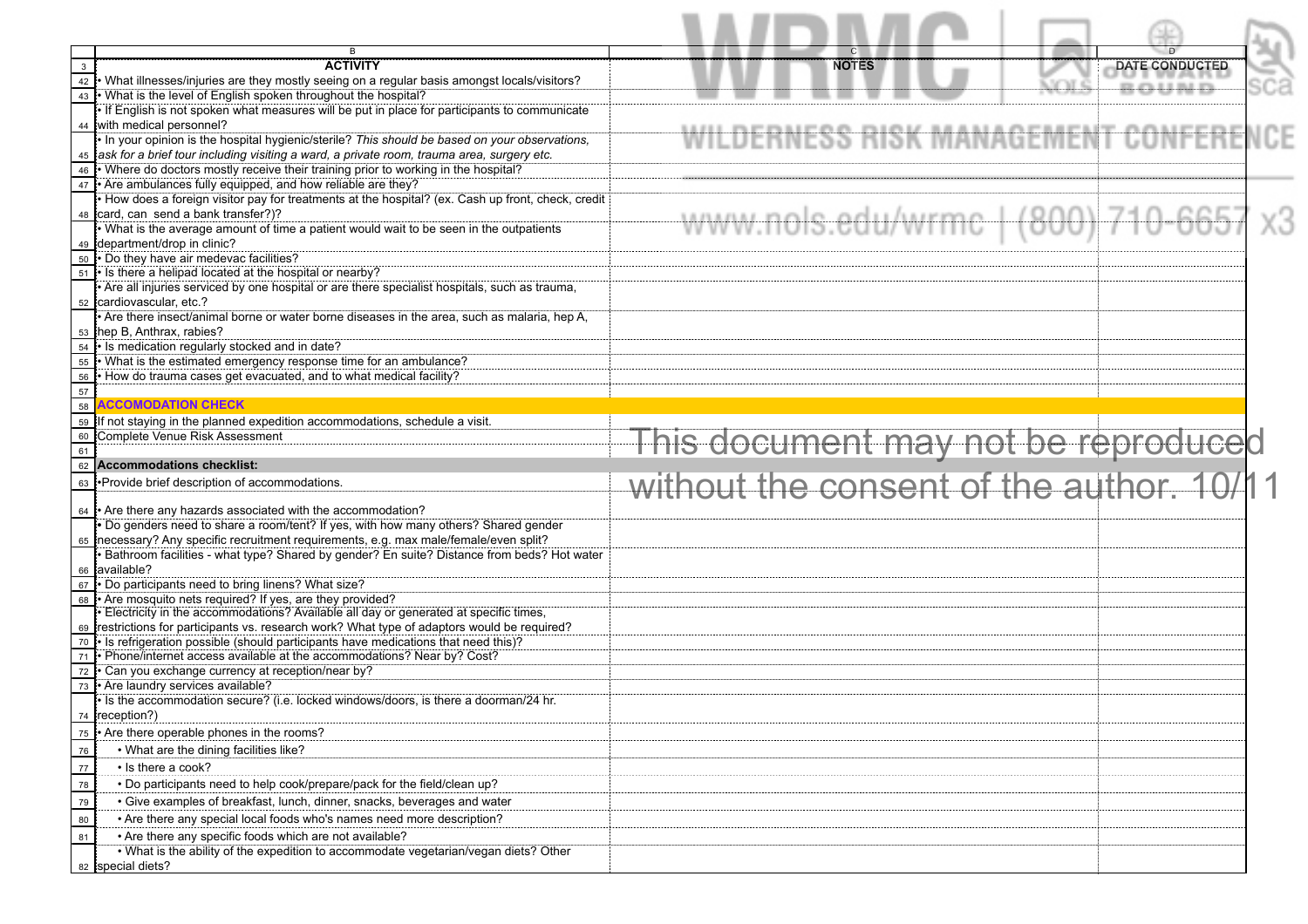|                | В                                                                                                                                                                                      |                                          |                       |  |
|----------------|----------------------------------------------------------------------------------------------------------------------------------------------------------------------------------------|------------------------------------------|-----------------------|--|
| $\overline{3}$ | <b>ACTIVITY</b>                                                                                                                                                                        | <b>NOTES</b>                             | <b>DATE CONDUCTED</b> |  |
| 83<br>84       | <b>COMMUNICATIONS CHECK</b>                                                                                                                                                            | uni ci                                   | <b>ROUDE</b>          |  |
| 85             | Check all communications associated with accommodations and research sites.                                                                                                            |                                          |                       |  |
| 86             |                                                                                                                                                                                        | RNESS RISK MANAGEMENT CONFE              |                       |  |
| 87             | <b>Communications checklist:</b>                                                                                                                                                       |                                          |                       |  |
| 88             | . What means of communication is being used on the expedition?                                                                                                                         |                                          |                       |  |
| 89             | to and from ?                                                                                                                                                                          |                                          |                       |  |
| 90             | . Is mobile network coverage available at all sites?                                                                                                                                   |                                          |                       |  |
| 91             | · Is a satellite phone required?                                                                                                                                                       |                                          |                       |  |
| 92             | • Are walkie talkies required?                                                                                                                                                         |                                          |                       |  |
| 93             | . Are VHF radios required?                                                                                                                                                             |                                          |                       |  |
| 94             | • Is there internet access?                                                                                                                                                            |                                          |                       |  |
| 95             | • Is internet access available to staff/participants?                                                                                                                                  |                                          |                       |  |
| 96             | Are there fax machine facilities?<br>. Are there any legal restrictions on the use of certain types of communication devices? If so,                                                   |                                          |                       |  |
|                | 97 have the correct permissions been granted? - ask for copies                                                                                                                         |                                          |                       |  |
|                | . What kind of terrain will be traversed during rendezvous/departure transport? What kind of                                                                                           |                                          |                       |  |
|                | communications devices are required for these situations? If no communications present                                                                                                 |                                          |                       |  |
| 98             | during travel ensure that the ERP includes a plan specific to this.                                                                                                                    |                                          |                       |  |
| 99             |                                                                                                                                                                                        |                                          |                       |  |
| 101            | <b>COMPLETE RISK ASSESSMENT</b>                                                                                                                                                        |                                          |                       |  |
|                | 102 Visit all sites that participants will be visiting if possible and see expedition tasks in action                                                                                  |                                          |                       |  |
| 103            | Visit sites that will be offered as recreational activities, if possible.                                                                                                              | This document may not be reproduced      |                       |  |
| 104            | Visit the accommodations site(s) if not staying there for the visit                                                                                                                    |                                          |                       |  |
|                | Ask to see the expedition vehicle that will be used in transporting participants, and note safety                                                                                      | without the consent of the author. 10/11 |                       |  |
| 105            | features. Ask about driver qualifications/experience/local knowledge                                                                                                                   |                                          |                       |  |
| 106            |                                                                                                                                                                                        |                                          |                       |  |
| 107            | <b>Risk Assessment Checklist</b>                                                                                                                                                       |                                          |                       |  |
|                | - Describe the area's climate - temperature extremes, humidity, precipitation averages<br>• Describe the area's fauna - specific animals/insects which may be encountered (in good/bad |                                          |                       |  |
|                | $109$ (way)                                                                                                                                                                            |                                          |                       |  |
|                | • Describe the area's flora - any irritant plants? Anything of special interest to help sell the                                                                                       |                                          |                       |  |
|                | 110 expedition?                                                                                                                                                                        |                                          |                       |  |
|                | $\frac{111}{1}$ Are there any firearms on the property?                                                                                                                                |                                          |                       |  |
|                | 112 • Are there any concerns about you participants working on neighboring properties?<br>113 • Review accommodation risks, conduct venue assessment                                   |                                          |                       |  |
|                | • Assess fitness level required for the expedition - amount of weight to be carried, distance                                                                                          |                                          |                       |  |
|                | walked etc. - any recommended activities to help participants prepare in advance for the                                                                                               |                                          |                       |  |
|                | 114 expedition?                                                                                                                                                                        |                                          |                       |  |
|                | Are there limitations for participants with certain medical conditions? (mobility, phobias,                                                                                            |                                          |                       |  |
|                | 115 allergies, etc.)<br>• Review the inclusive expeditions materials with PI and explore potential for inclusive                                                                       |                                          |                       |  |
|                | 116 expeditions                                                                                                                                                                        |                                          |                       |  |
| 117            | . Discuss diseases in the area, prevalence, local experience of these, prevention?                                                                                                     |                                          |                       |  |
| 118            | • Is safe drinking water available?                                                                                                                                                    |                                          |                       |  |
| 119            |                                                                                                                                                                                        |                                          |                       |  |
| 120<br>121     | <b>COMPLETE EMERGENCY RESPONSE PLAN</b><br>Review purpose of ERP and proper posting and use of this document                                                                           |                                          |                       |  |
|                | Review what incidents have occurred on site in the past. How were they handled? What local                                                                                             |                                          |                       |  |
|                | 122 resources were utilized/engaged?                                                                                                                                                   |                                          |                       |  |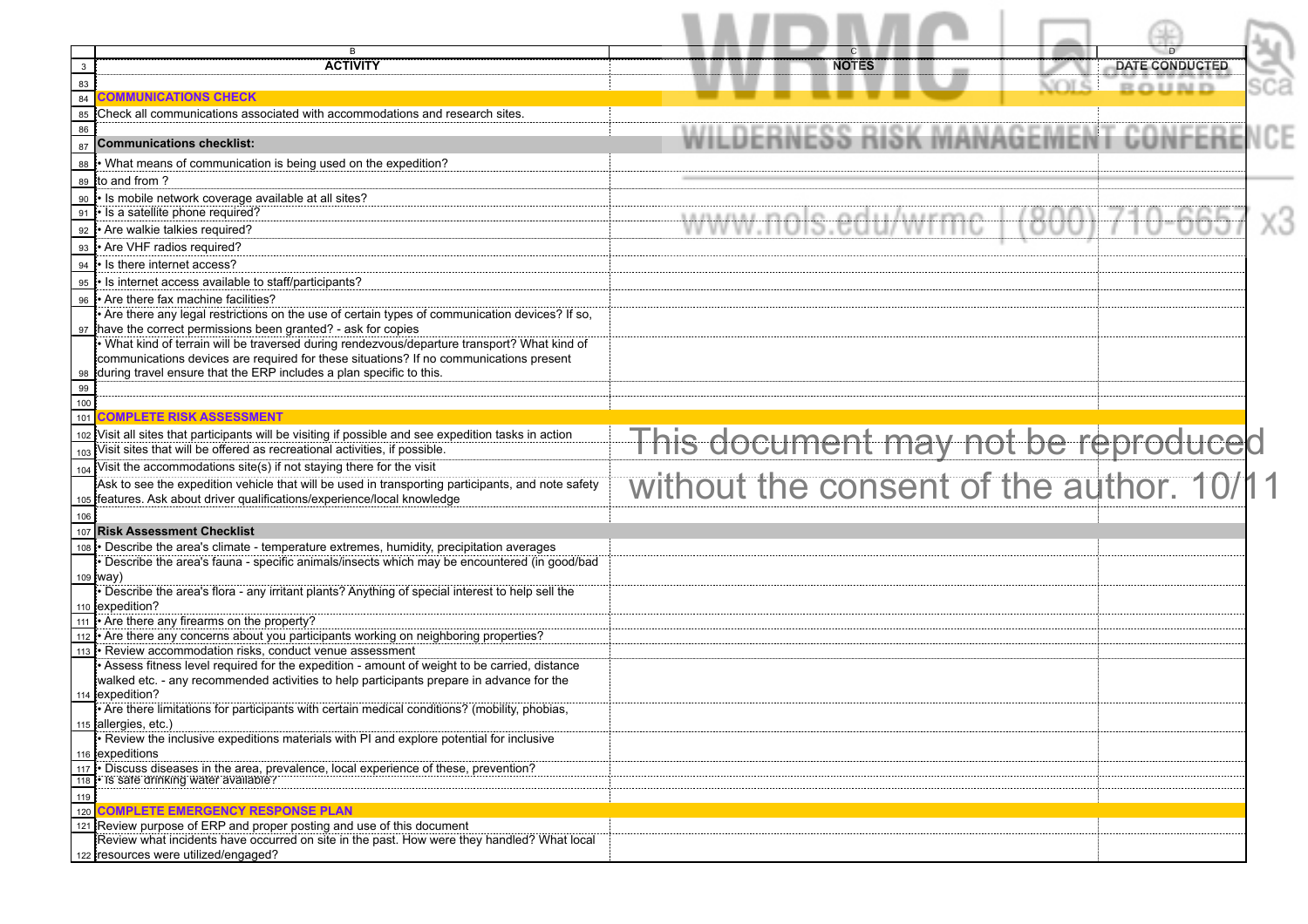|              | в                                                                                                                                                         | $\mathbf{C}$                          |     |
|--------------|-----------------------------------------------------------------------------------------------------------------------------------------------------------|---------------------------------------|-----|
| $\mathbf{3}$ | <b>ACTIVITY</b>                                                                                                                                           | <b>NOTES</b><br><b>DATE CONDUCTED</b> |     |
|              | Talk through different incident scenarios and determine how they would be managed? Who<br>123 would lead the response? What vehicles/boats would be used? | <b>BOUND</b>                          | sca |
| 124          | Talk through how the PI will train field staff to manage incidents.                                                                                       |                                       |     |
|              |                                                                                                                                                           |                                       |     |
| 125<br>126   | <b>ERP Checklist</b>                                                                                                                                      | DERNESS RISK MANAGEMENT               |     |
| 127          | Are any expedition staff certified in first aid? Who? What qualifications?                                                                                |                                       |     |
|              | . Make list of all emergency response materials that the Pl/field staff need to create (i.e. radio                                                        |                                       |     |
|              | operator procedures, English-language emergency response directions for calling EMS,                                                                      |                                       |     |
|              | 128 satellite phone directions, etc.)                                                                                                                     |                                       |     |
|              | 129 • Ascertain where the ERP will be kept (i.e. public place, in vehicle, on boat, etc.)                                                                 |                                       |     |
| 130          | · Distance to medical care and routes? (see Health Facilities section)                                                                                    |                                       |     |
| 131          | · Collect maps/satellite images of the research/accommodation areas for ERP and Briefing                                                                  |                                       |     |
| 132          |                                                                                                                                                           |                                       |     |
| 133          | <b>FIRST AID KITS</b><br>134 Check First Aid Kit contents                                                                                                 |                                       |     |
|              | 135 Who will review medical forms?                                                                                                                        |                                       |     |
|              | Review actions for reviewing medical forms, keeping on hand for the team, and proper method                                                               |                                       |     |
|              | 136 for destroying post-team.                                                                                                                             |                                       |     |
|              | 137 Discuss medication distribution policy                                                                                                                |                                       |     |
| 138          |                                                                                                                                                           |                                       |     |
|              | 139 First aid kit checklist                                                                                                                               |                                       |     |
| 140          | • Compare contents with recommendations in Field Manual. (ERP kept inside?)                                                                               |                                       |     |
| 141<br>142   | • Check expiration dates on any perishable products.<br>. How many first aid kits will there be?                                                          |                                       |     |
|              |                                                                                                                                                           |                                       |     |
|              |                                                                                                                                                           |                                       |     |
| 143          | . Where will they be located?                                                                                                                             | This document may not be reproduced   |     |
| 144          | REVIEW PARTICIPANT ASSIGNMENTS AND TRAINING                                                                                                               |                                       |     |
| 145<br>146   |                                                                                                                                                           | out the consent of the auth           |     |
| 147          | . Review plans for on site safety briefing and orientation to expedition.                                                                                 |                                       |     |
| 148          | • Visit all sites that participants will be visiting, if possible.                                                                                        |                                       |     |
| 149          | · Discuss expedition tasks and requirements.                                                                                                              |                                       |     |
| 150<br>151   | • Discuss training methods.<br>. Any specialist skills which participants may have that would help with tasks?                                            |                                       |     |
| 152          | · Discuss task rotation, small group and rotas for clean up, meal prep, etc.                                                                              |                                       |     |
| 153          | . Review contingency plans for rainy days, other unexpected events that interrupt work.                                                                   |                                       |     |
| 154          | . Review plans for final presentation on results of volunteer contributions to data collection.                                                           |                                       |     |
| 155          | Review expedition itinerary day by day                                                                                                                    |                                       |     |
|              | · Review daily schedule - would there be different schedules for different seasons or types of                                                            |                                       |     |
|              | teams? Is there designated down time? Evening activities & lectures to be<br>156 listed/described/scheduled?                                              |                                       |     |
| 157          | • Recreational day/time? Are specific activities planned? are there options? Who pays?                                                                    |                                       |     |
| 158          | . Discuss signing in and sign out for recreational time and what method will be used.                                                                     |                                       |     |
| 159          |                                                                                                                                                           |                                       |     |
| 160          |                                                                                                                                                           |                                       |     |
| 161          | <b>OTHER</b>                                                                                                                                              |                                       |     |
| 162          | · Discuss local community integration                                                                                                                     |                                       |     |
| 163          | . Discuss environmental impact of the expedition                                                                                                          |                                       |     |
|              | . What sustainability measures are in place for the expedition (i.e. recycling, local food                                                                |                                       |     |
| 165          | 164 sourcing, alternative energy/fuels?)<br>• Are permits required for research / access of certain areas?                                                |                                       |     |
|              | • Review the standard packing list - should anything be added/removed? Particularly important<br>166 litems that participants MUST bring?                 |                                       |     |